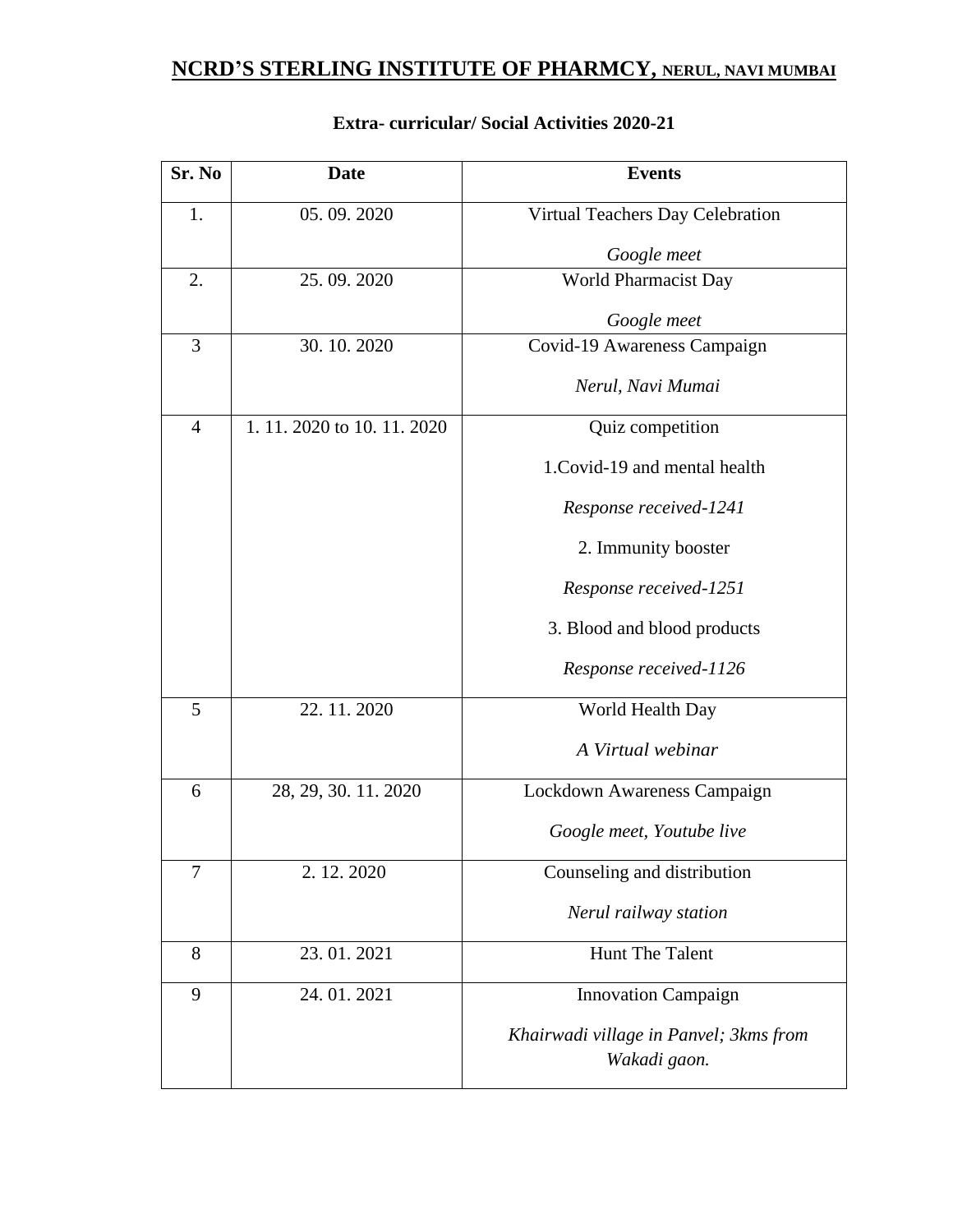| Sr. No         | <b>Date</b>  | <b>Events</b>                                |
|----------------|--------------|----------------------------------------------|
| $\mathbf{1}$   | 02.09.2019   | Ganpati festival                             |
|                |              | <b>Institute Campus</b>                      |
| $\overline{2}$ | 25.09.2019   | Generic Vs Branded Skit                      |
|                |              | Jewels of Navi Mumbai                        |
| 3              | 3.10.2019    | <b>Cleanliness Drive</b>                     |
|                |              | Juhu, Mumbai                                 |
| 4              | 11.12.2019   | World AIDS Day- AIDS awareness campaign      |
|                |              | Sterling School, Nerul, Navi Mumai           |
| 5              | 18.12.2019   | Menstrual Health Campaign & Good Touch -     |
|                |              | Bad Touch; Hand wash Awareness, Proper       |
|                |              | storage and Disposal of Medicines, First-Aid |
|                |              | Awareness                                    |
|                |              | Dyandeep Seva Mandal's Primary               |
|                |              | and Secondary School, Seawoods               |
| 6              | 3, 4.01.2020 | <b>Annual Sports day</b>                     |
| 7              | 05.01.2020   | <b>Sterling Half Marathon</b>                |
|                |              | Belapur, Navi Mumbai                         |
| 8              | 8, 9.01.2020 | Rural outreach Topics – First aid awareness, |
|                |              | Menstrual Hygiene, Awareness about diseases  |
|                |              | like TB & Cancer, Snakebite Awareness        |
|                |              | Aahupe and Khadaki Ambegaon, Pune.           |
| 9              | 20.01.2020   | <b>Blood Donation Campaign</b>               |
|                |              | Vashi and Nerul station                      |
| 10             | 04.02.2020   | <b>Annual Day</b>                            |

### **Extra- curricular/ Social Activities 2019- 20**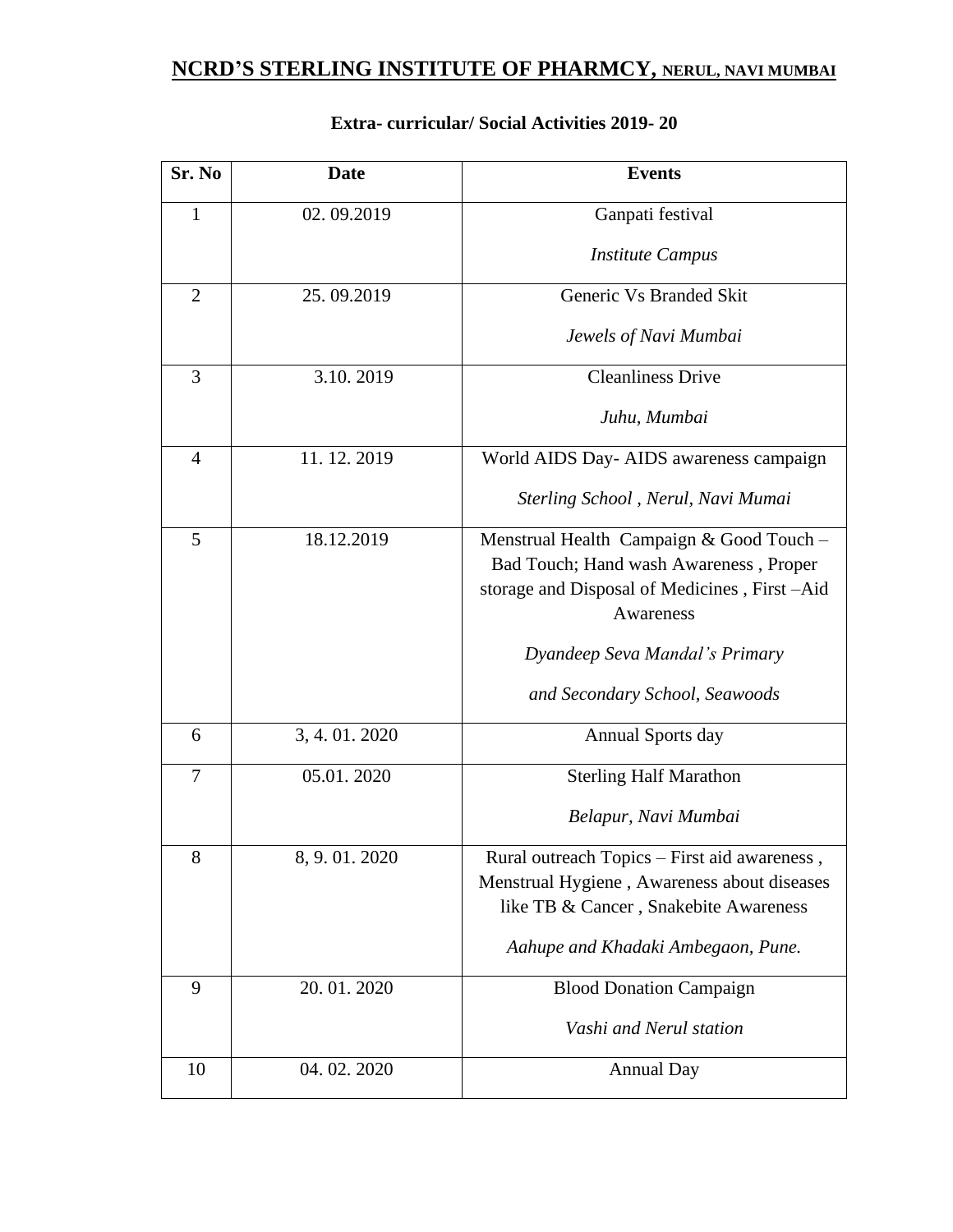| Sr no.         | <b>Date</b>     | <b>Events</b>                                                                        |
|----------------|-----------------|--------------------------------------------------------------------------------------|
| 1              | 13.09.2018      | Ganpati festival                                                                     |
| $\overline{2}$ | 27.09.2018      | World Pharmacist Day                                                                 |
| 3              | 15.10.2018      | Mental Health Awareness Campaign<br>S H Divyang school, NCRD's SIP                   |
| $\overline{4}$ | 20.10.2018      | Infection awareness Campaign<br>CBD, Seawoods, Nerul, Vashi stations                 |
| 5              | 18.11.2018      | Generic vs Branded skit                                                              |
| 6              | 01.12.2018      | World Aids Day                                                                       |
| 7              | 14, 15.12. 2018 | Rural health awareness<br>Khadke-Pimpal gaon                                         |
| 8              | 16.12.2018      | <b>First Aid Awareness</b>                                                           |
| 9              | 17.12.2018      | Rainwater harvesting Seminar                                                         |
| 10             | 28.12.2018      | Menstrual Hygiene Campaign<br>Dyandeep Seva Mandal's Primary<br>and Secondary School |
| 11             | 07.01.2019      | <b>Blood Donation Campaign</b><br>NCRD's SIP                                         |
| 12             | 5-19.01.2019    | Diabetic event<br>NCRD's SIP                                                         |
| 13             | 12.01.2019      | <b>Cancer Campaign</b><br><b>ACTREC, Kharghar</b>                                    |

**Extra- curricular/ Social Activities 2018- 19**